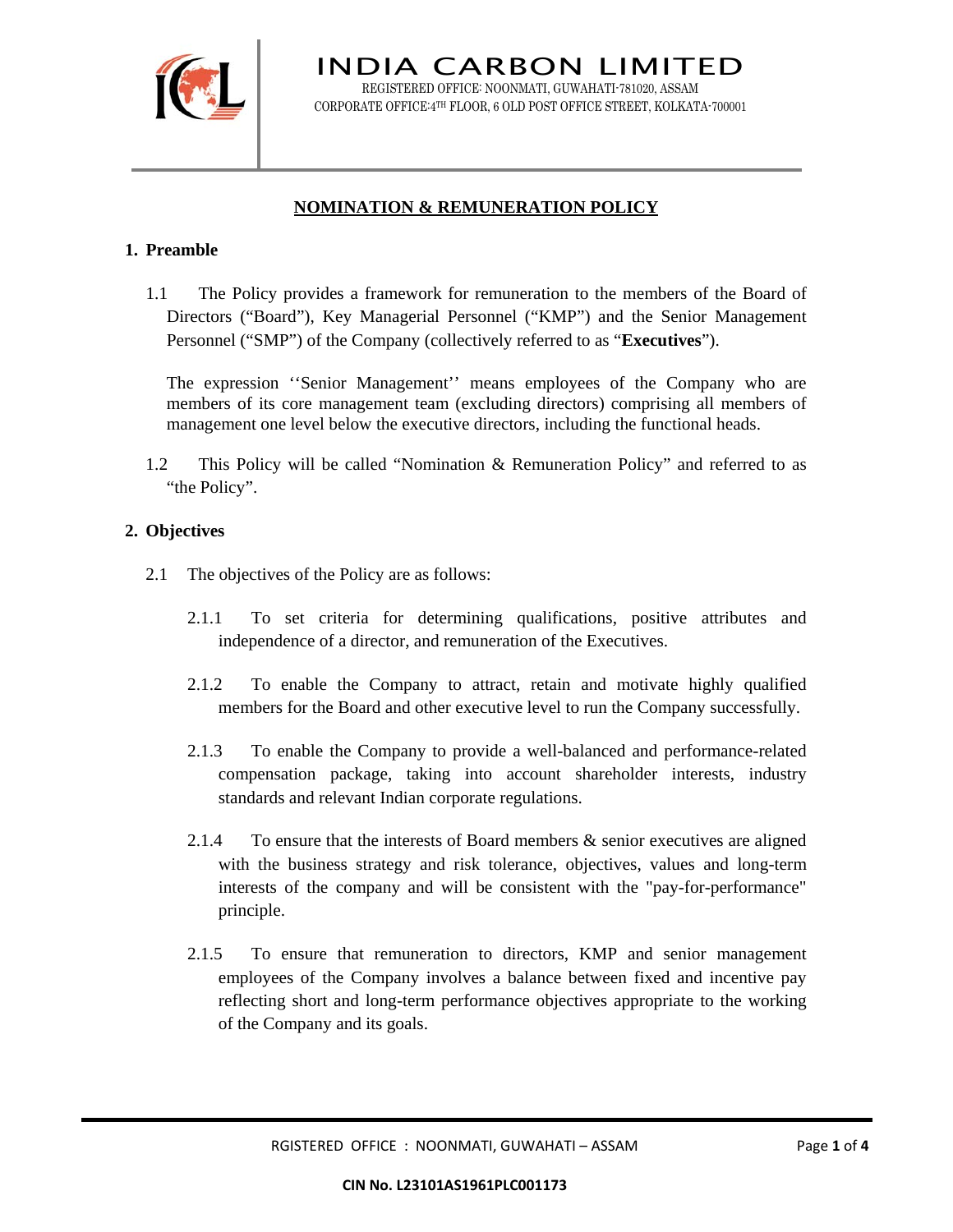

INDIA CARBON LIMITED REGISTERED OFFICE: NOONMATI, GUWAHATI-781020, ASSAM CORPORATE OFFICE:4TH FLOOR, 6 OLD POST OFFICE STREET, KOLKATA-700001

## **3. Broad Principles of Remuneration**

- 3.1 Support for Strategic Objectives
- 3.2 Transparency
- 3.3 Internal equity
- 3.4 External equity
- 3.5 Flexibility
- 3.6 Performance-Driven Remuneration
- 3.7 Affordability and Sustainability

#### **4. Procedure for selection and appointment of the Board Members**

- 4.1 Board membership criteria:
	- 4.1.1 The Nomination & Remuneration Committee ("the Committee"), along with the Board, shall review on an annual basis, appropriate skills, characteristics and experience required of a Board Member. The objective is to have a Board with diverse background and experience in academics, technology and in areas that are relevant for the Company.
	- 4.1.2 In evaluating the suitability of individual Board members, the Committee shall take into account many factors, including general understanding of the Company's business dynamics, global business and social perspective, educational and professional background and personal achievements. Directors must possess experience at policy-making and operational levels in large organizations with significant international activities that will indicate their ability to make meaningful contributions to the Board's discussion and decisionmaking in the array of complex issues facing the Company.
	- 4.1.3 Director should possess the highest personal and professional ethics, integrity and values.
- 4.2 Selection of Board Members/ extending invitation to a potential director to join the Board:
	- 4.2.1 One of the roles of the Committee is to periodically identify competency gaps in the Board, evaluate potential candidates as per the criteria laid above, ascertain their availability and make suitable recommendations to the Board. The objective is to ensure that the Company's Board is appropriate at all points of time to be able to take decisions commensurate with the size and scale of operations of the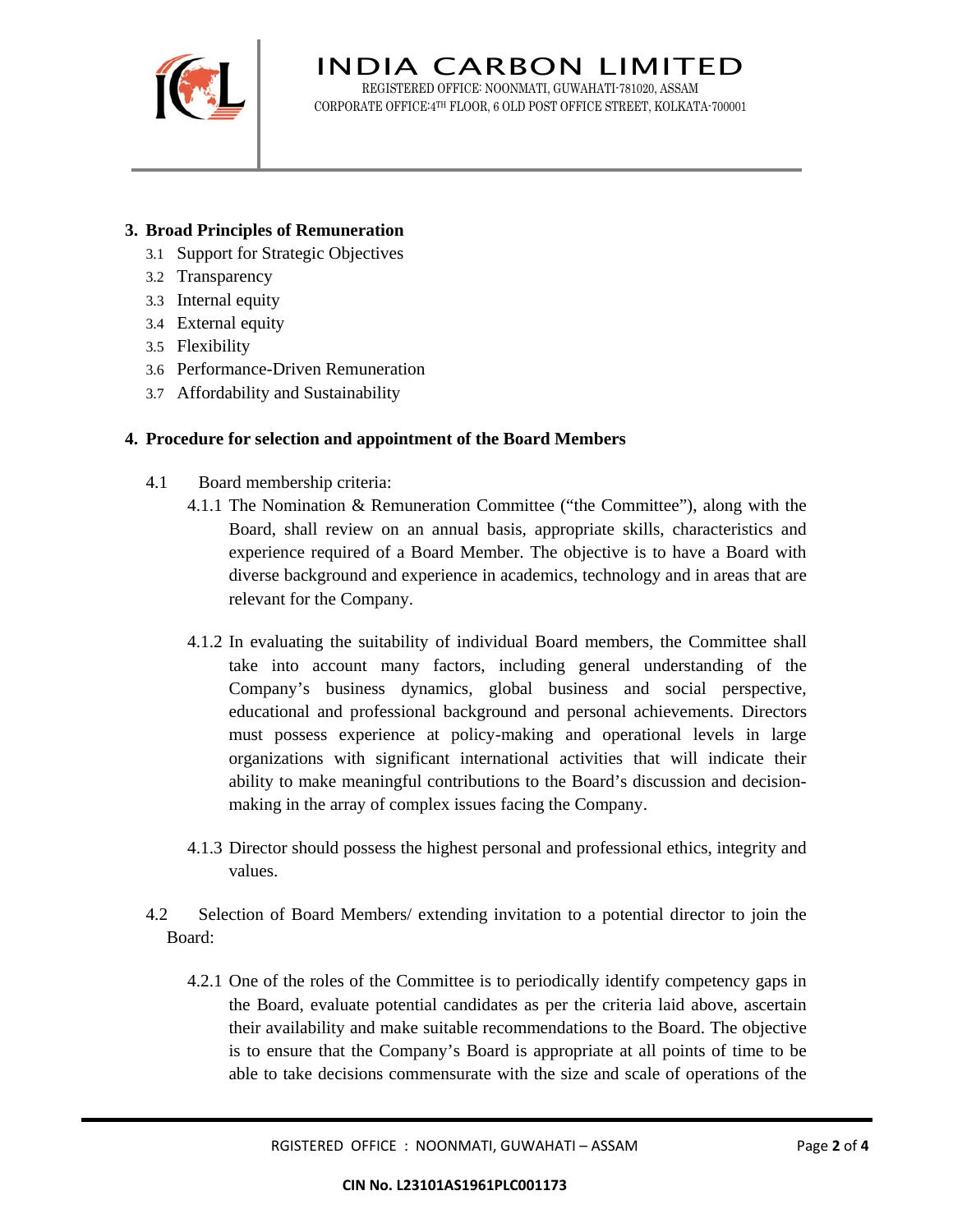

Company. The Committee also identifies suitable candidates in the event of a vacancy being created on the Board on account of retirement, resignation or demise of an existing Board member. Based on the recommendations of the Committee, the Board evaluates the candidate(s) and decides on the selection of the appropriate member.

4.2.2 The Board then shall make an invitation (verbal / written) to the new member to join the Board as a Director. On acceptance of the same, the new Director may be appointed by the Board.

### **5. Procedure for selection and nomination of KMPs and SMPs**

The Chairman and the Head of Human Resource (HR) Department shall identify and appoint suitable candidates for appointing them as KMPs (excluding Executive Directors) or SMPs of the Company on the basis of their academic, professional qualifications, relevant work experience, skill and other capabilities suitable to the position of concerning KMP or SMP.

Further, in case of KMP (excluding Executive Director) appointment, approval of the Board of Directors / concerned Committee shall be taken in accordance with provisions of relevant Act, statutes, regulations etc. existing as on that date.

#### **6. Compensation Structure**

#### **6.1 Remuneration to Non-Executive Directors:**

The Non-executive Directors of the Company are paid remuneration by way of fees only for attending the meetings of the Board of Directors and its Committees. Beside the sitting fees, they are also entitled to reimbursement of expenses and payment of commission on net profits.

The fees of the Non-executive Directors for attending meetings of Board of Directors and the Committees thereof may be modified from time to time only with the approval of the Board in due compliance of the provisions of Companies Act, 2013 and amended from time to time.

An Independent Director shall not be entitled to any stock option.